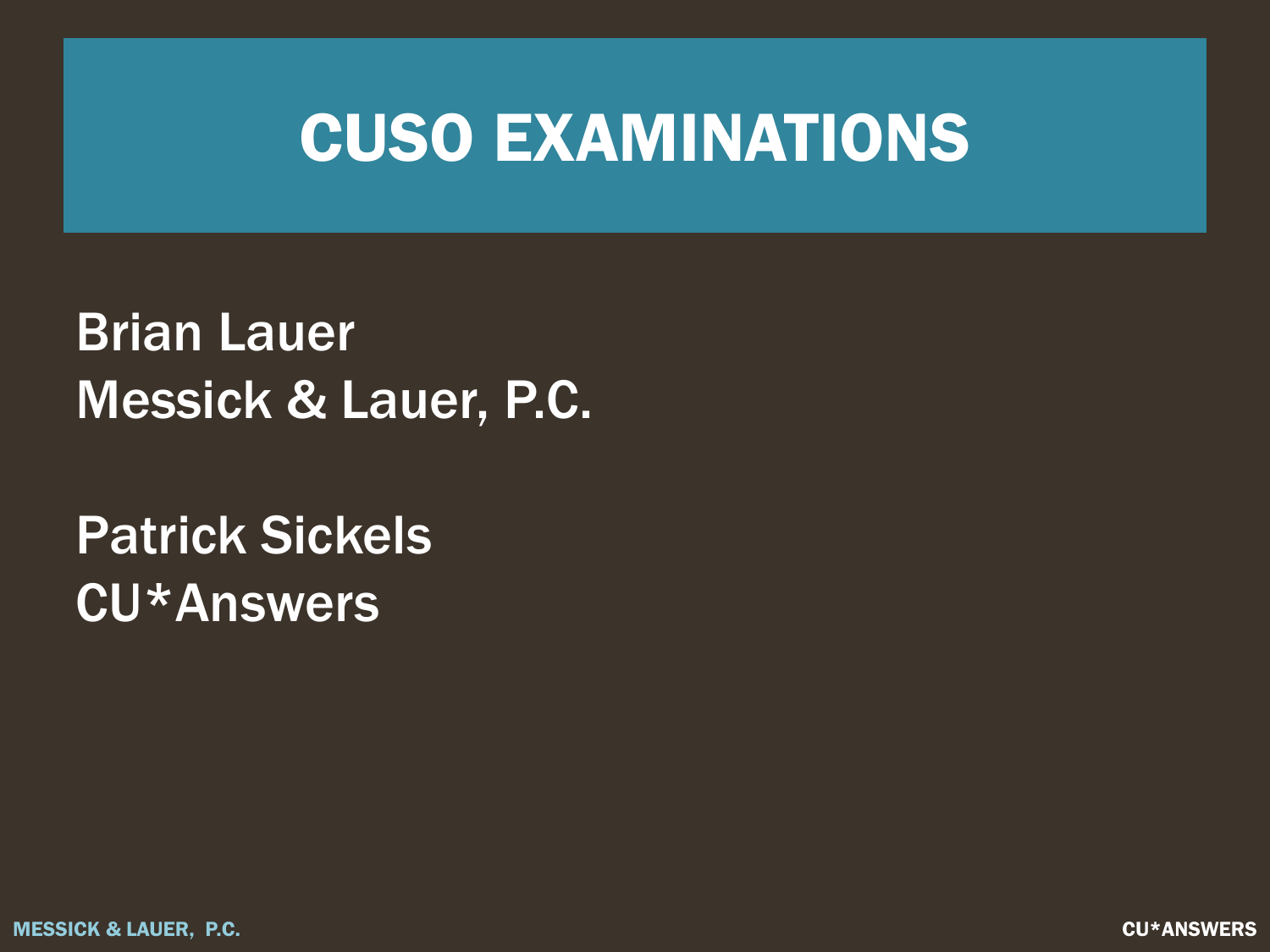# PART I: THE CURRENT LEGAL **LANDSCAPE**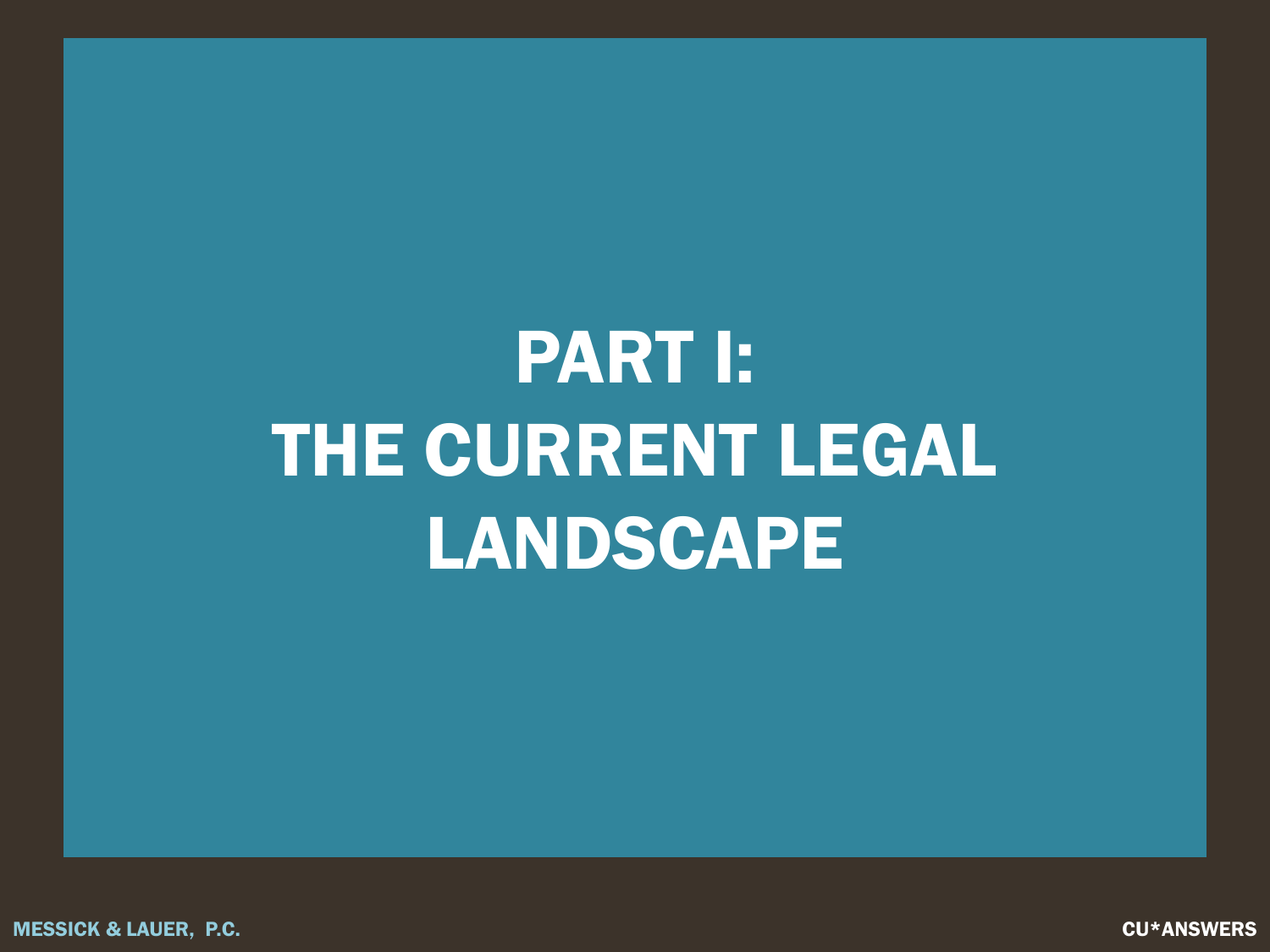## NCUA EXAMINER AUTHORITY

CUSOs are separate legal entities subject to applicable state laws and federal laws depending on the services provided

NCUA regulates federally insured credit unions; it does not regulate CUSOs

NCUA has a contractual right to review the books and records of a CUSO Part 712.3(d)

All CUSO reviews should be limited to determining the degree of risk the CUSO poses to owner credit unions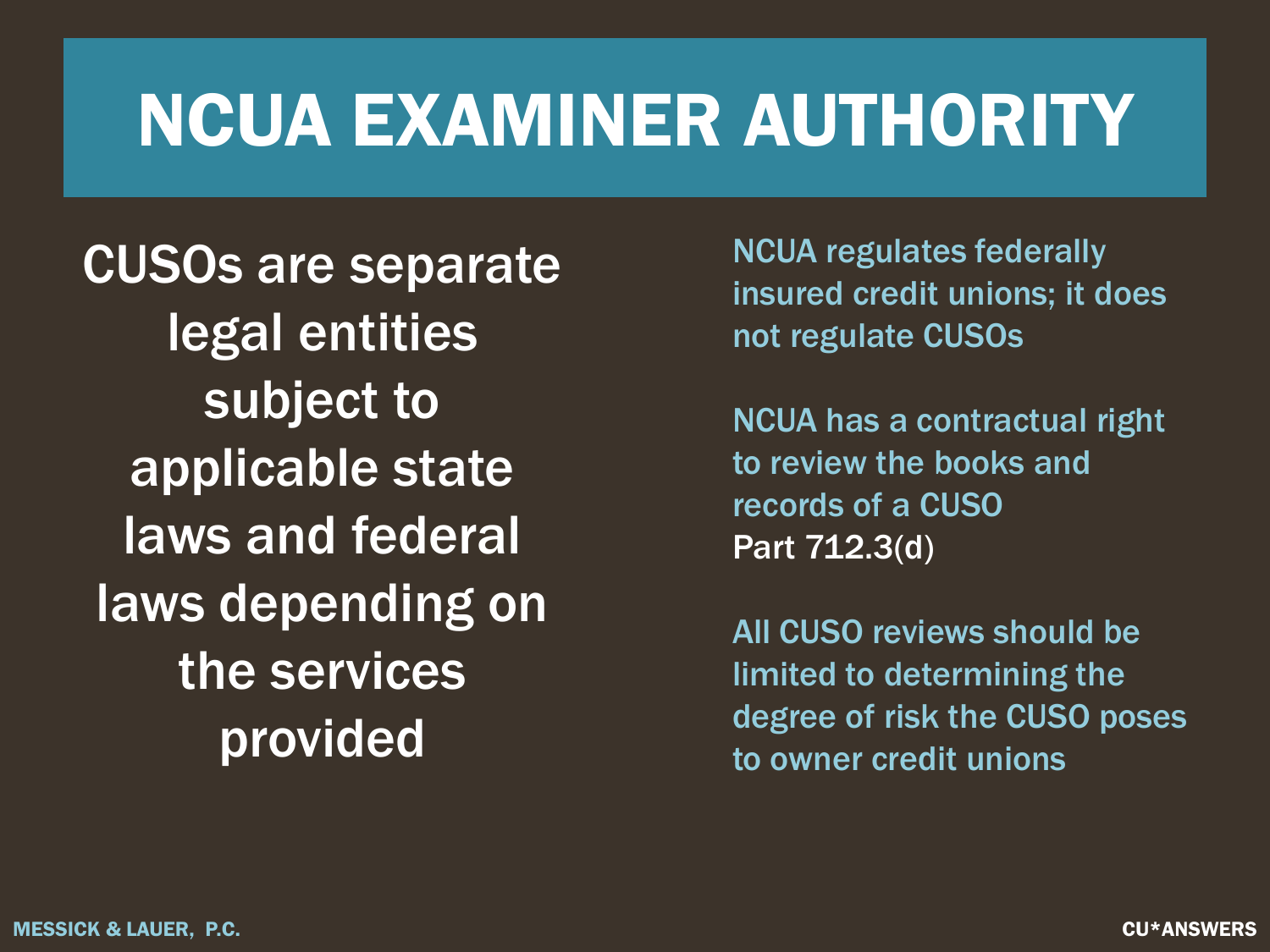#### CUSO SERVICES

A CUSO must primarily serve credit unions or credit union members

There is not a black and white rule on what "primarily" means

You must have a clear presentation of this analysis and why your method is the correct or best way to determine that the CUSO is "primarily" serving CUs or members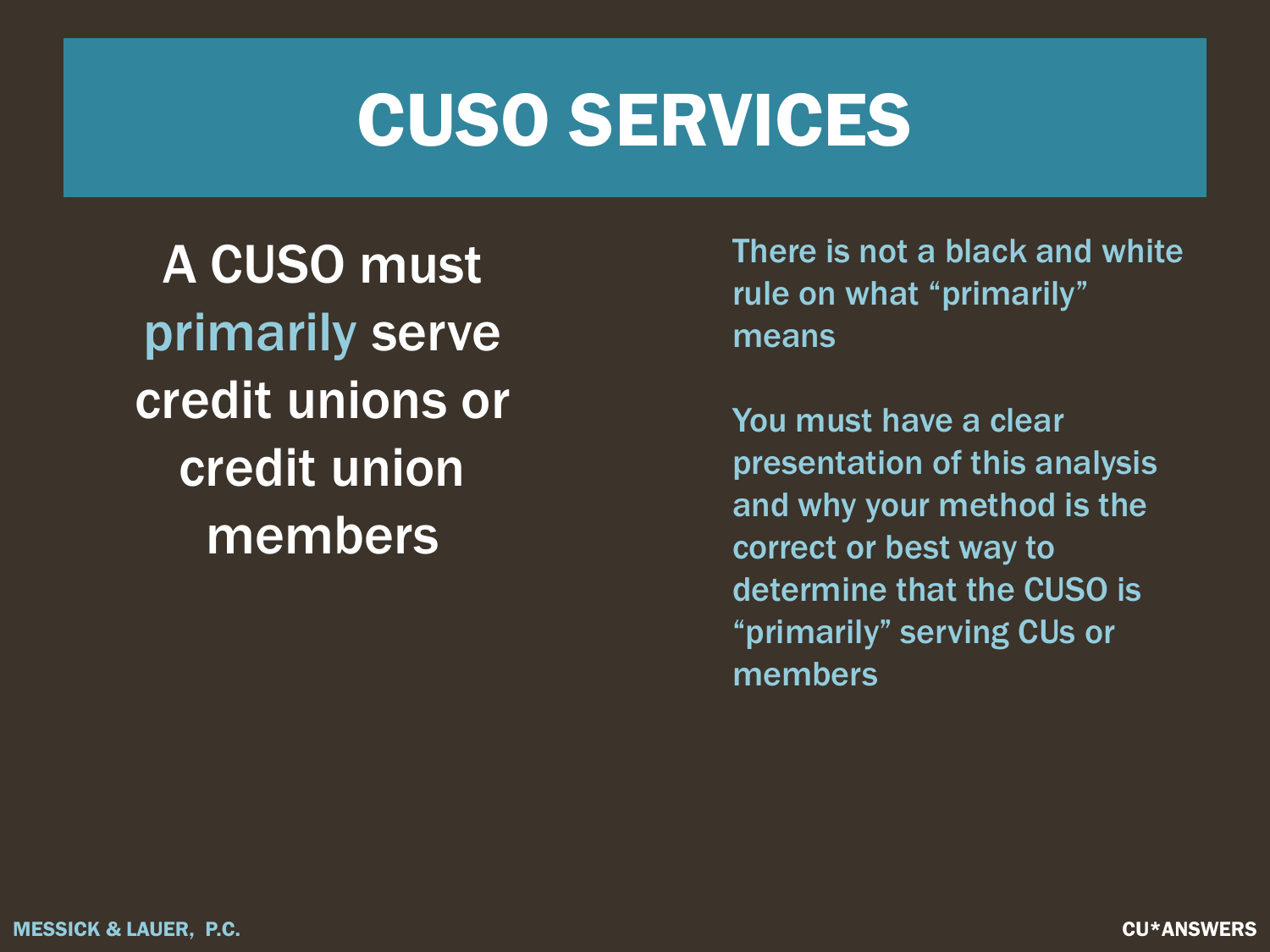## CUSO PERMISSIBLE SERVICES

The CUSO must only perform services that are permissible under Part 712.5

Credit unions cannot just invest in any company regardless of whether it is a great investment or opportunity

Credit unions can only invest in companies that perform certain permitted services

The list of categories in Part 712.5 is exclusive but a credit union can request an opinion from NCUA regarding the permissibility of a particular service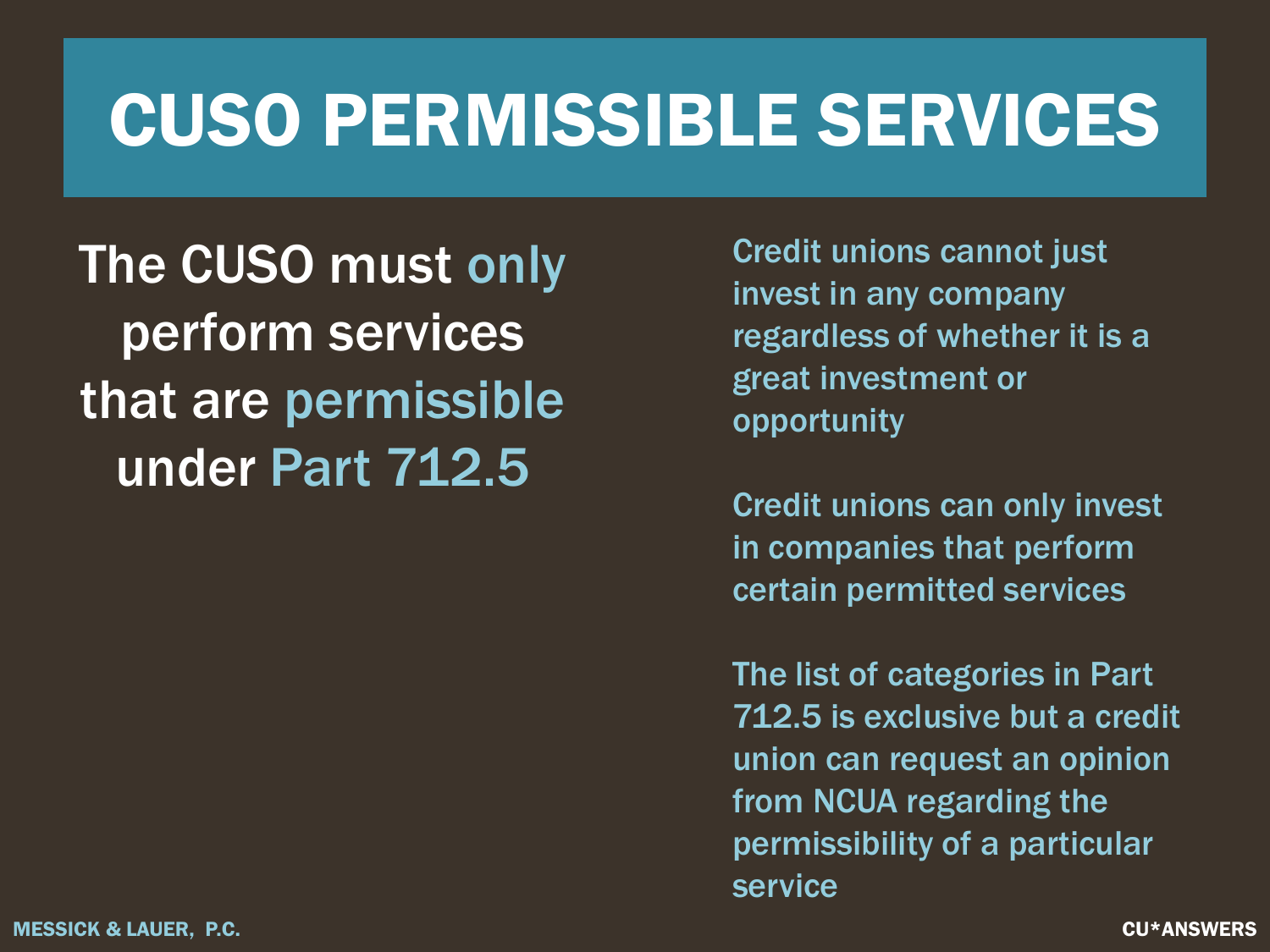## MAINTAINING SEPARATENESS

This is called Piercing the Corporate Veil To maintain separateness a CUSO should:

Be adequately capitalized

Keep accurate and separate books and records including meeting minutes

Have a distinct governing body that act separately from the credit union

Have separate operating accounts and does not comingle funds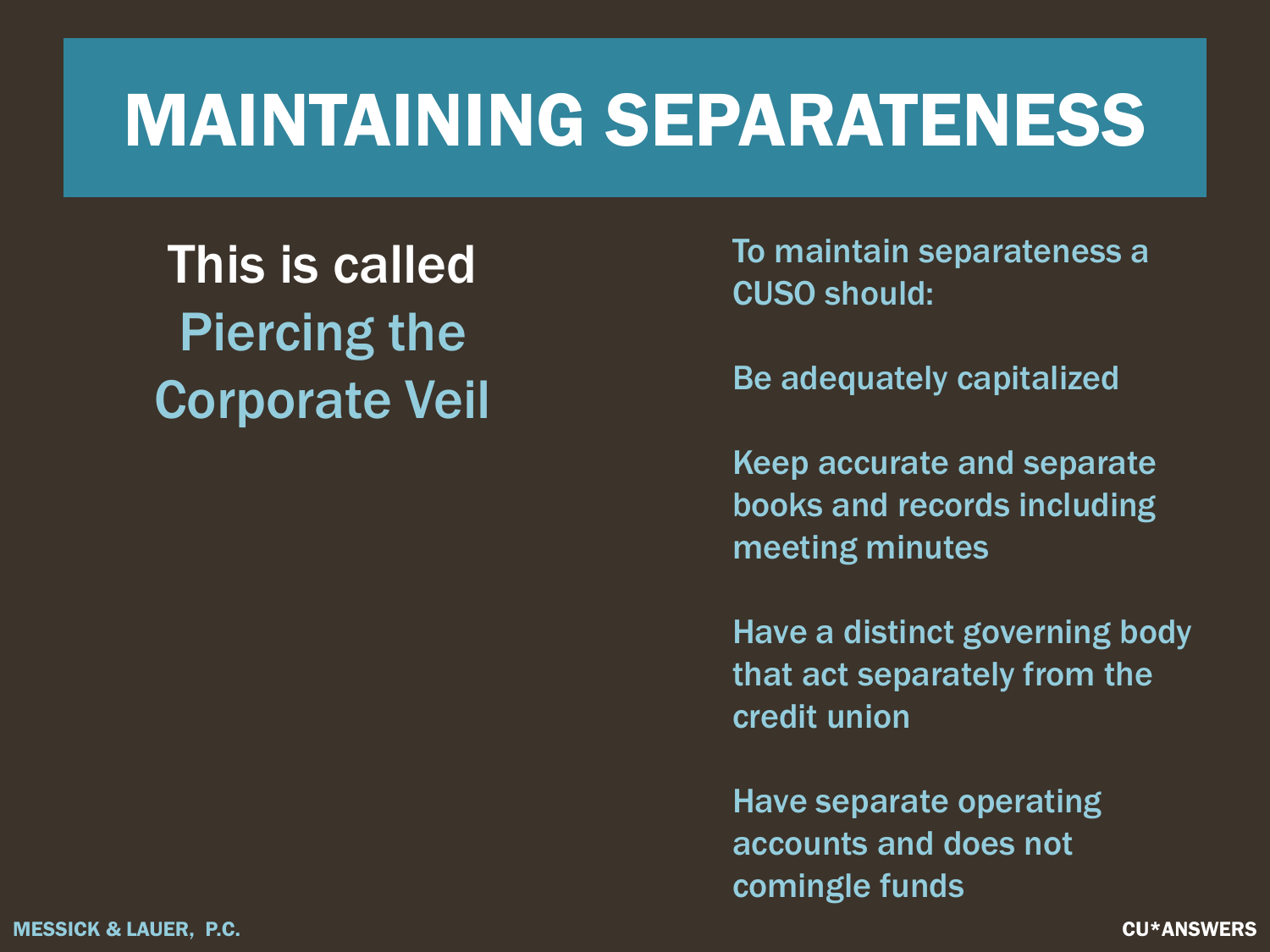#### CUSO DOCUMENTATION

#### Key elements of separateness

Articles of Incorporation, Certificate of Organization Bylaws, Operating Agreement

Evidence of Capital Investment

Meeting minutes

Attorney Opinion Letter regarding separateness

NCUA access agreement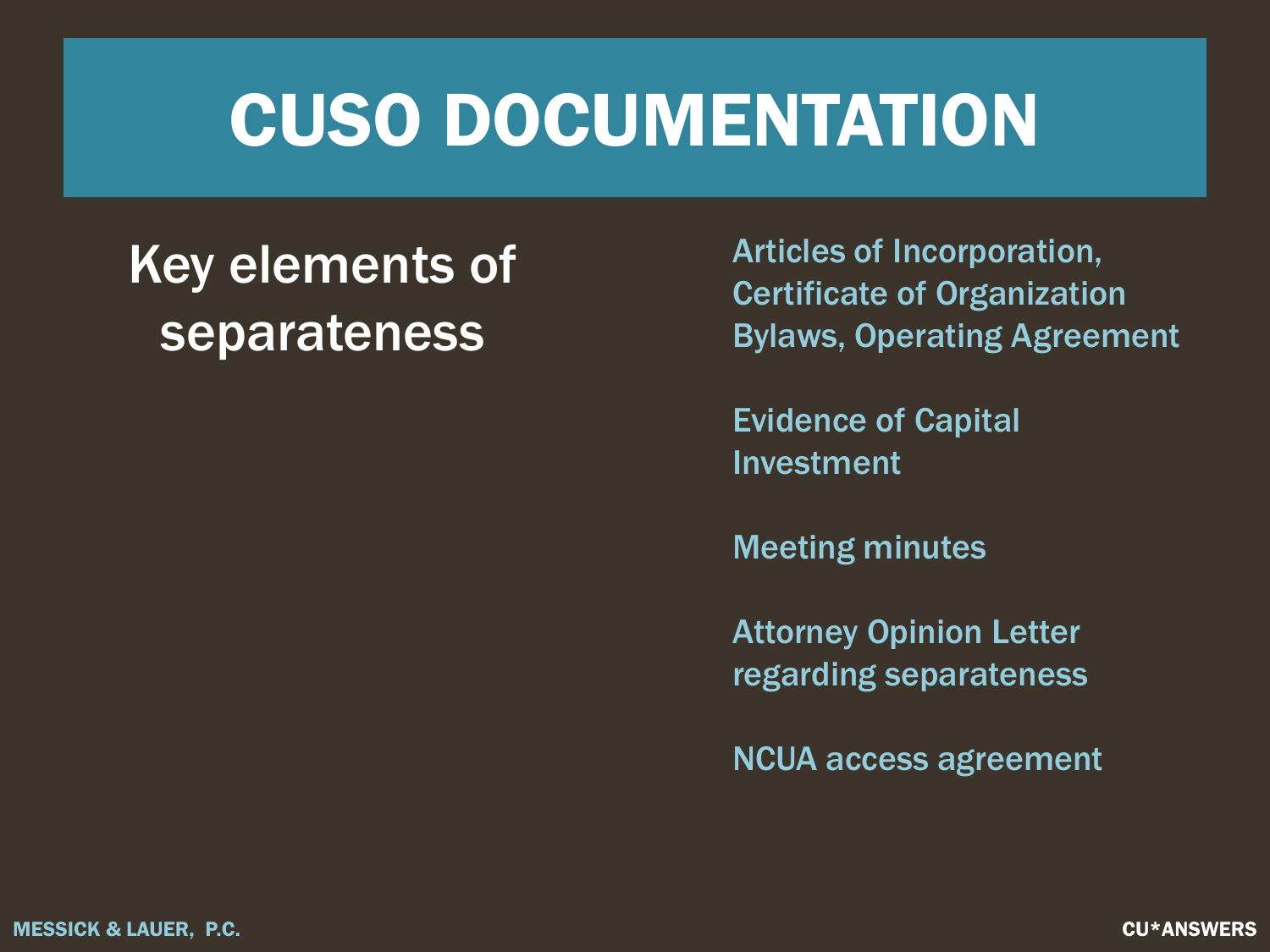#### MORE KEY DOCUMENTATION

Minimum items to have prior to an examination

Cost Reimbursement Agreement between CU and CUSO

Service Agreement setting forth the client relationship with CUSO customers

Policies and procedures manual including privacy

Business plan with current projections to show feasibility

CUSO internal or external audit documentation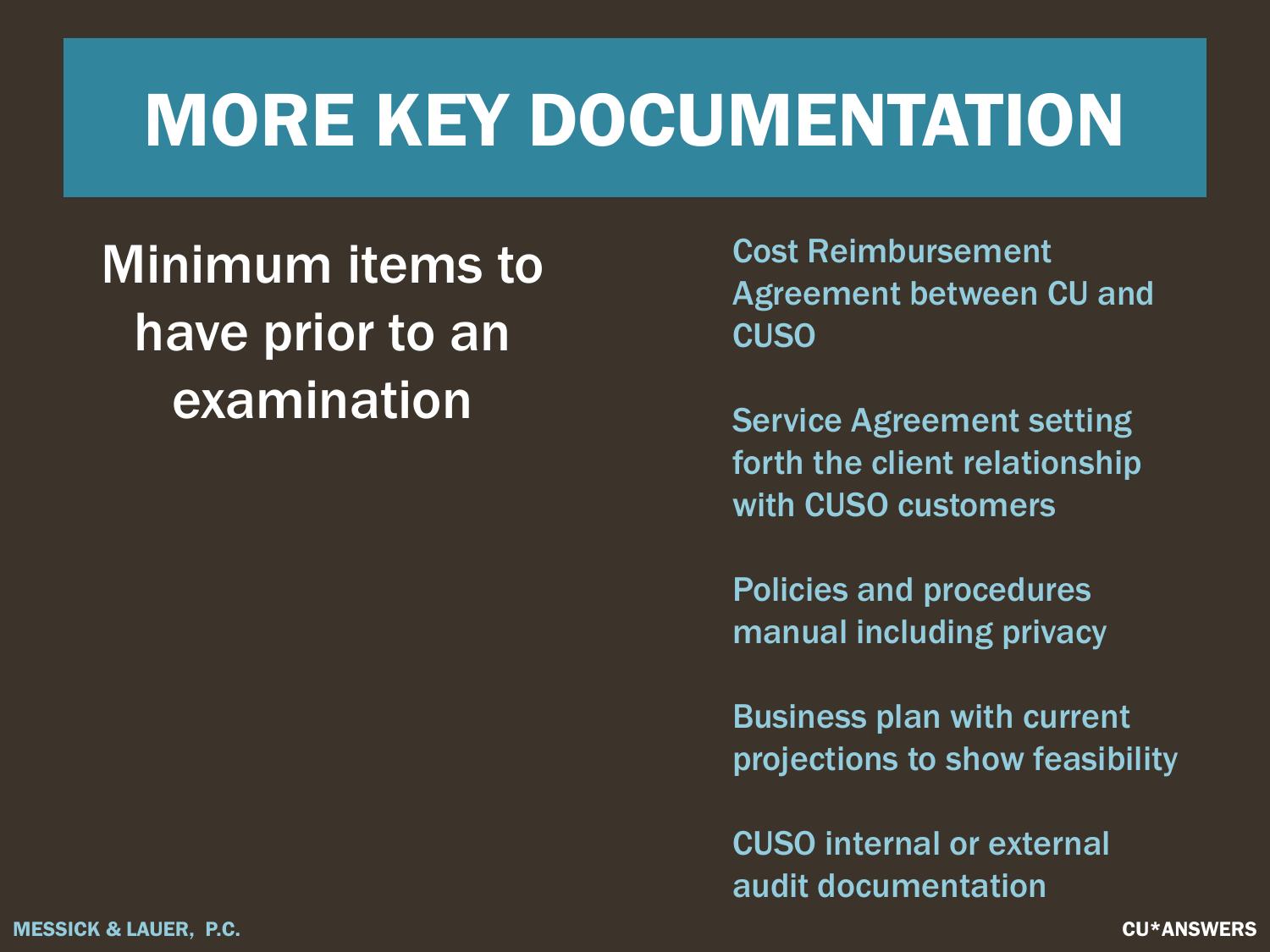## PART II: RISK CONSIDERATIONS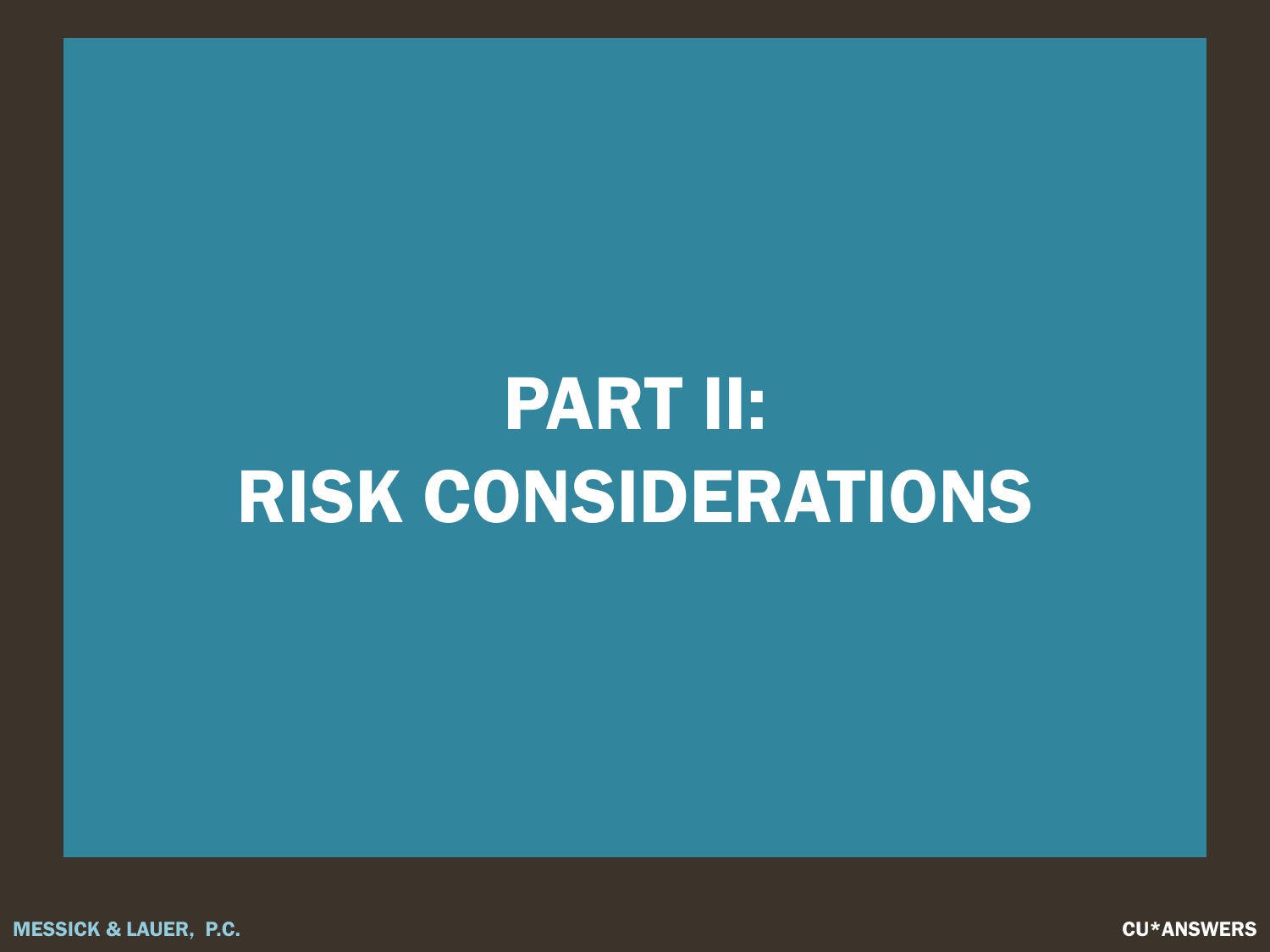## SYSTEMIC RISK

How much risk are individual CUSOs to their specific clients, and how do CUSOs affect the industry in the aggregate

CUSO failures that affect the credit union clients

CUSOs who are "bad actors" in the eyes of the regulators

Note the FIS situation

The NCUA has the authority to take an examination in any direction if the NCUA believes that the area under scrutiny might affect the safety and soundness of the credit union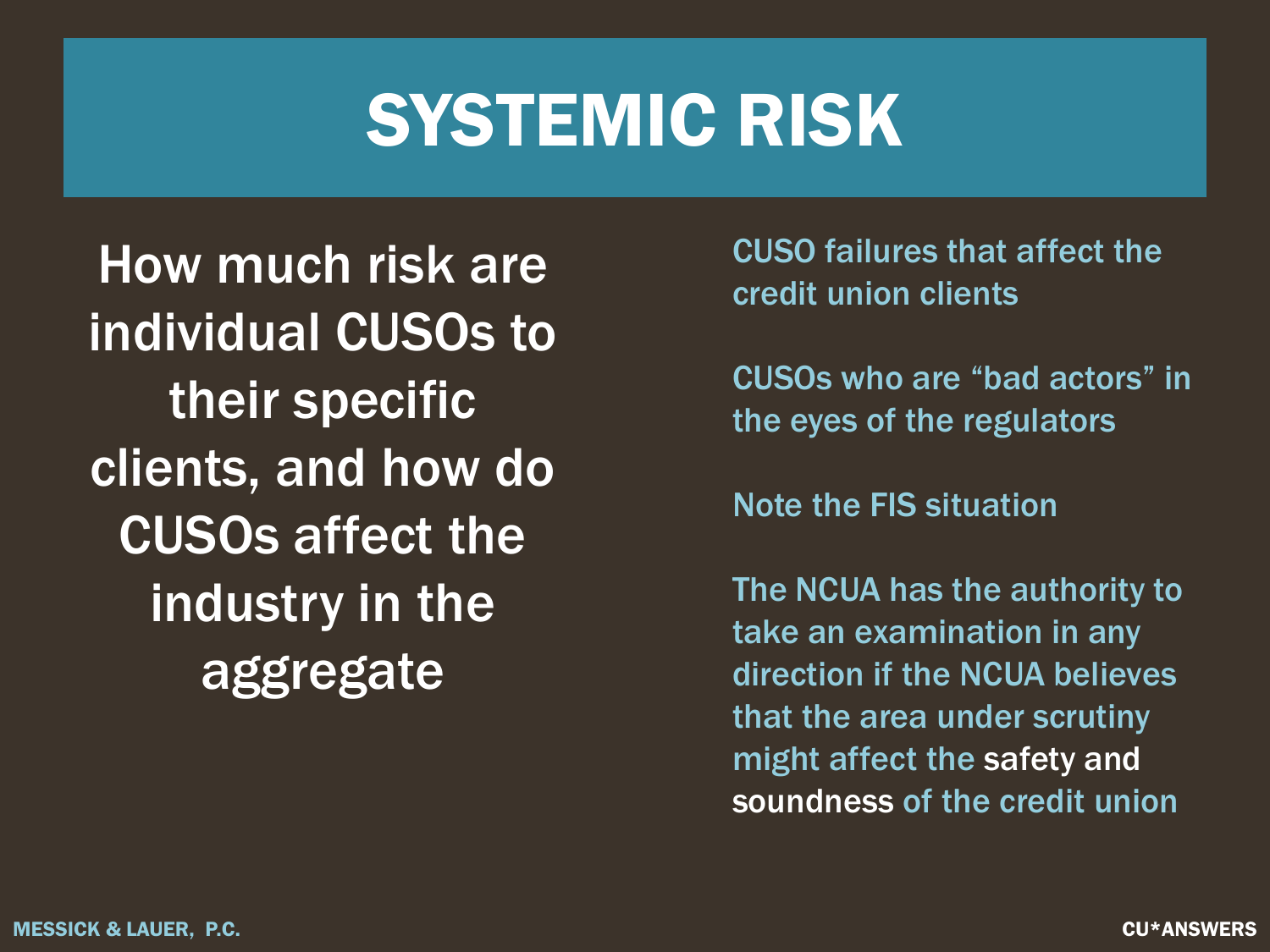#### CUSO BUSINESS MOST AT RISK FOR REVIEW

Which CUSOs can expect the toughest examinations

IT/Data Processors who cannot provide evidence of strong security practices

Lending or servicing CUSOs who mislead credit unions as to risk

Payment system CUSOs who do not have an effective DR/BR solution

Trust CUSOs who cannot effectively show how the fiduciary agreements affect the credit union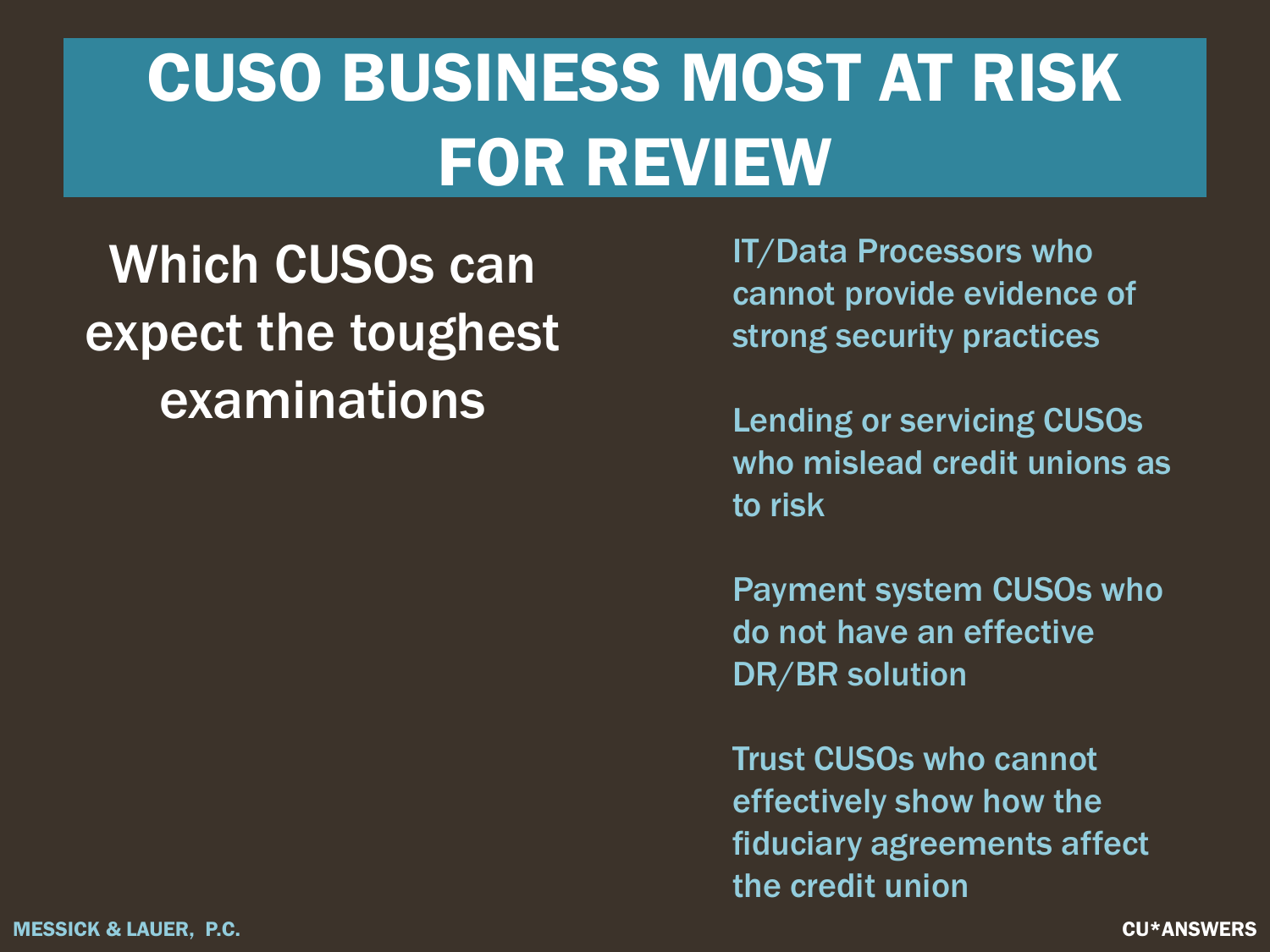## NCUA EXAMINATION DETAILS

Common elements of an **NCUA** examination

Examinations will be based on the FFIEC Third Party Relationship guidelines and Chapter 25 of the NCUA Examination Manual

Emphasis on transparency between the CUSO and the credit union clients as to services provided, risk ownership, remedies, and exit clauses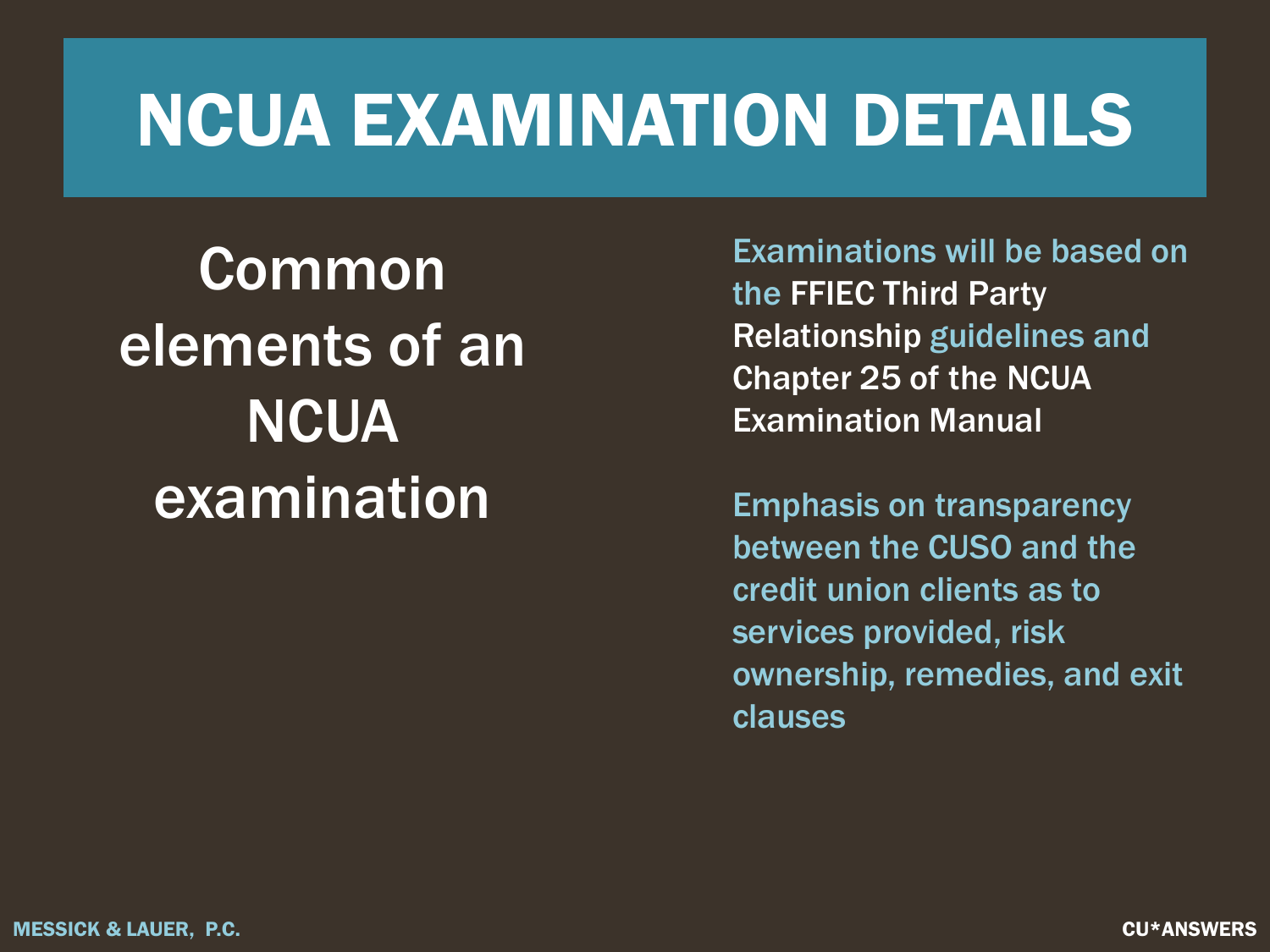## NCUA EXAMINATION DETAILS

Other key factors influencing an examination direction

100% or majority owned CUSOs will not face the same level of scrutiny unless these CUSOs perform services for non-owners

The NCUA pointed out that CUSOs who mirror the functions of a credit union, especially with regard to lending, can expect to have the same type of examination process that credit unions are subject to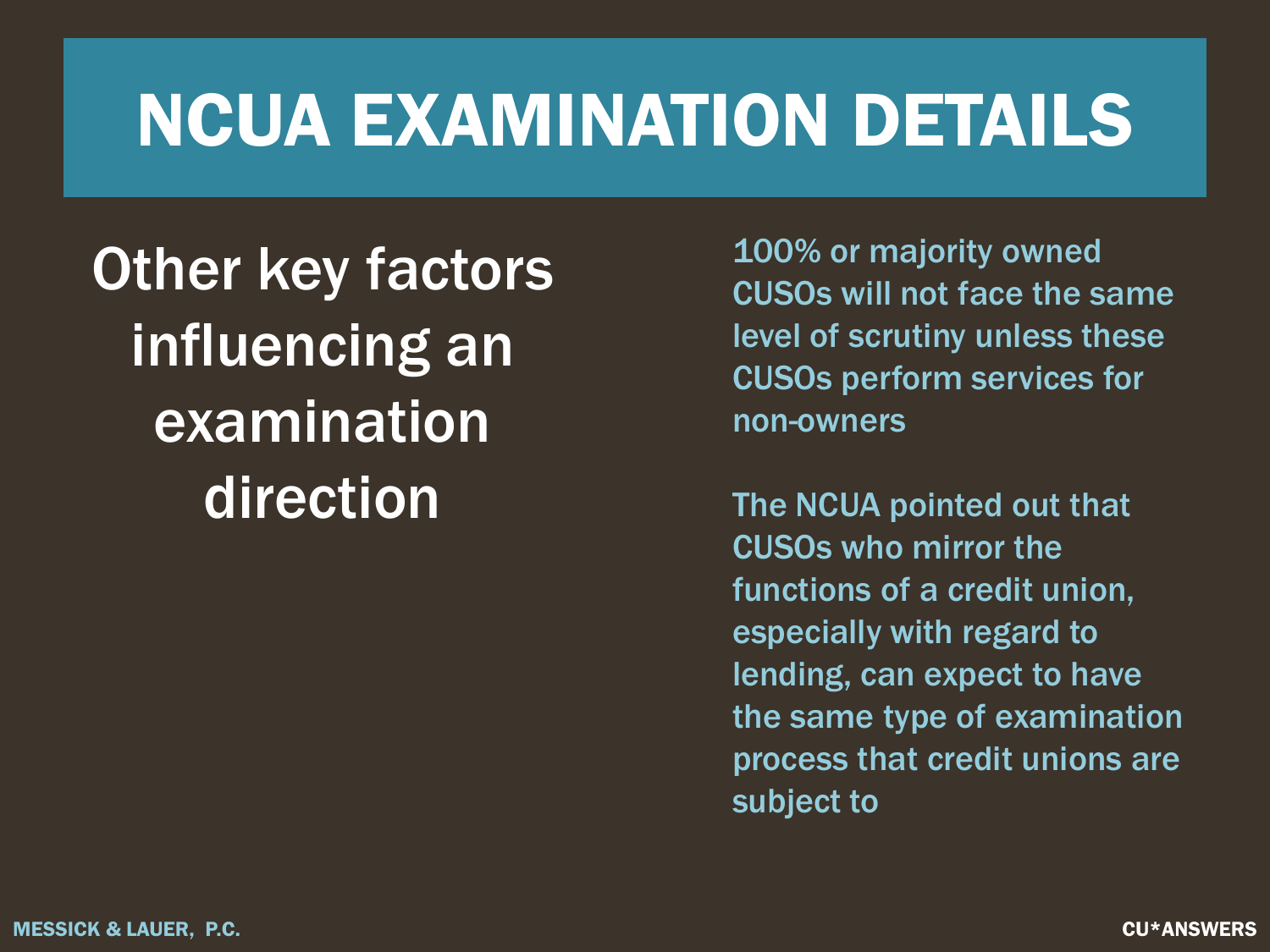### INVESTMENT RISK

What happens to the credit unions if they lose their investment or if the CUSO is unable to pay back loans

Will look at your financials and key ratios (e.g. acid test ratio) to determine the business health of the CUSO

Will look at your agreements with the credit unions to determine whether the credit unions are impermissibly overinvested (especially CUs that are undercapitalized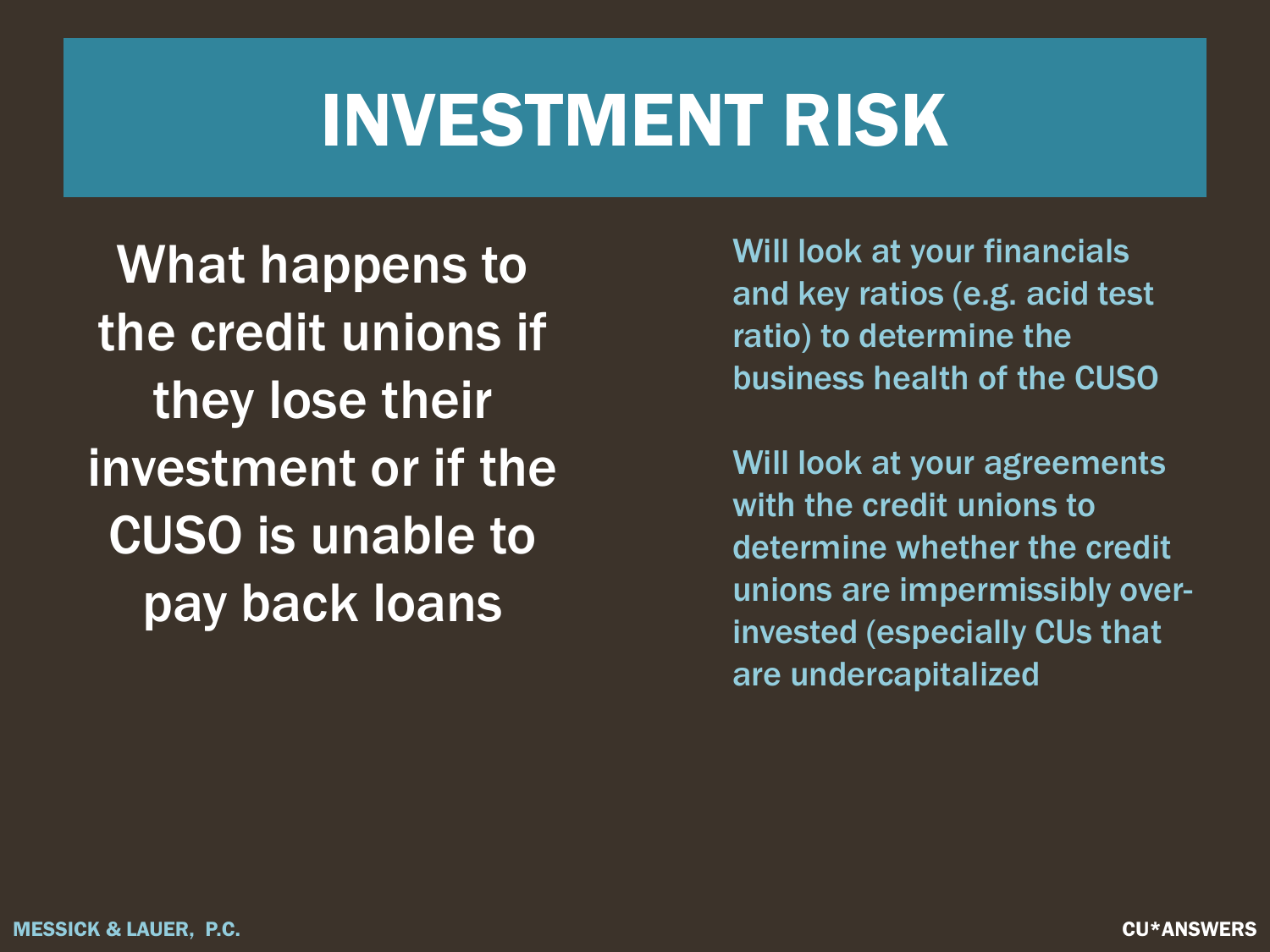## SECURITY RISK

Is the CUSO properly protecting the nonpublic personally identifiable financial information of members

The CUSO agreements need to have member privacy referenced directly in the agreement

The CUSO must have policies and procedures regarding member policy, and must be able to prove the privacy requirements are met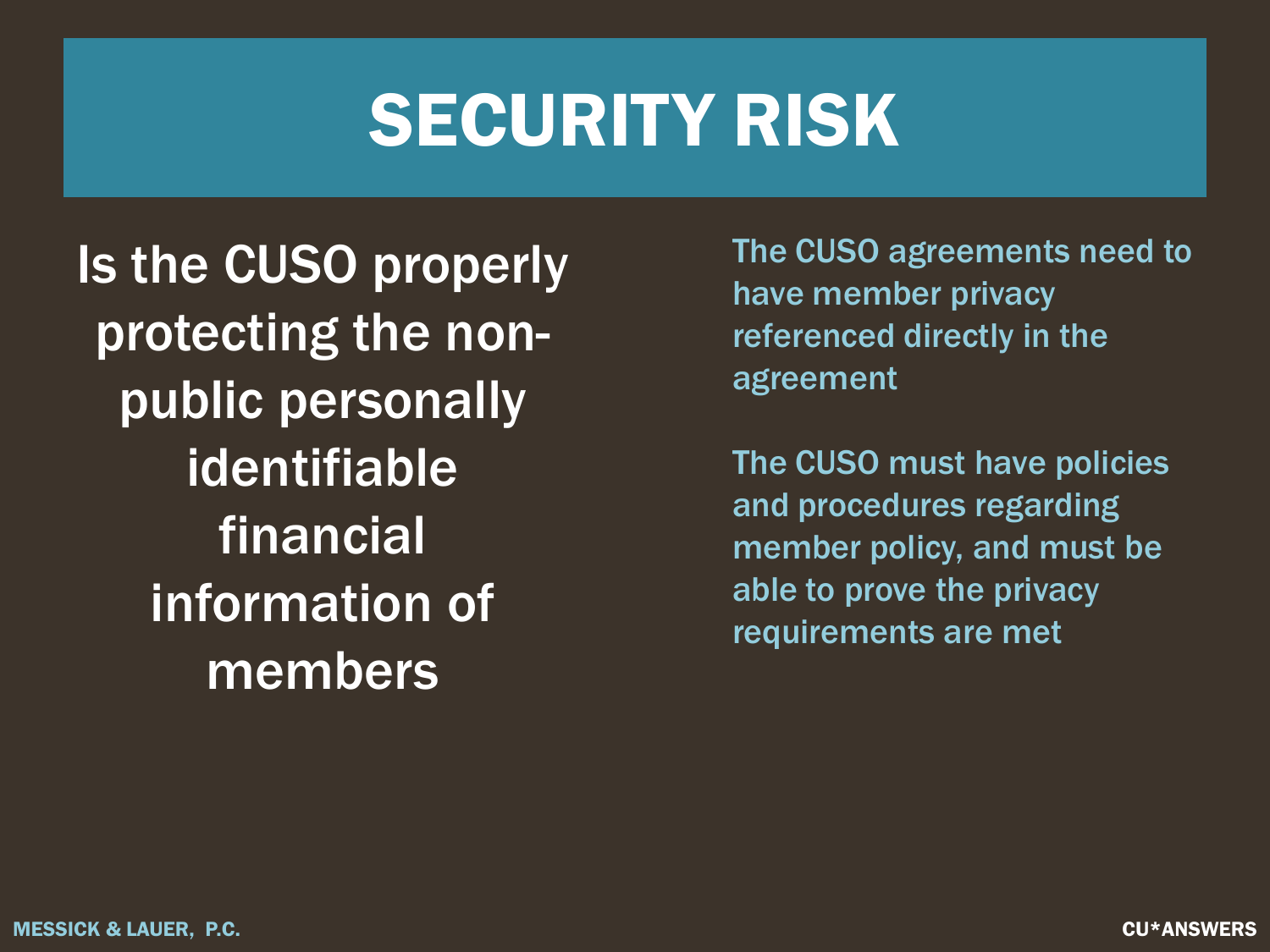#### LEGAL RISK

Can the credit union be held liable for the obligations of the CUSO

This is a major concern of CUSOs that are single-owned

Co-mingling of financials and personnel substantially increases the risk

Ensure all legal documentation is in order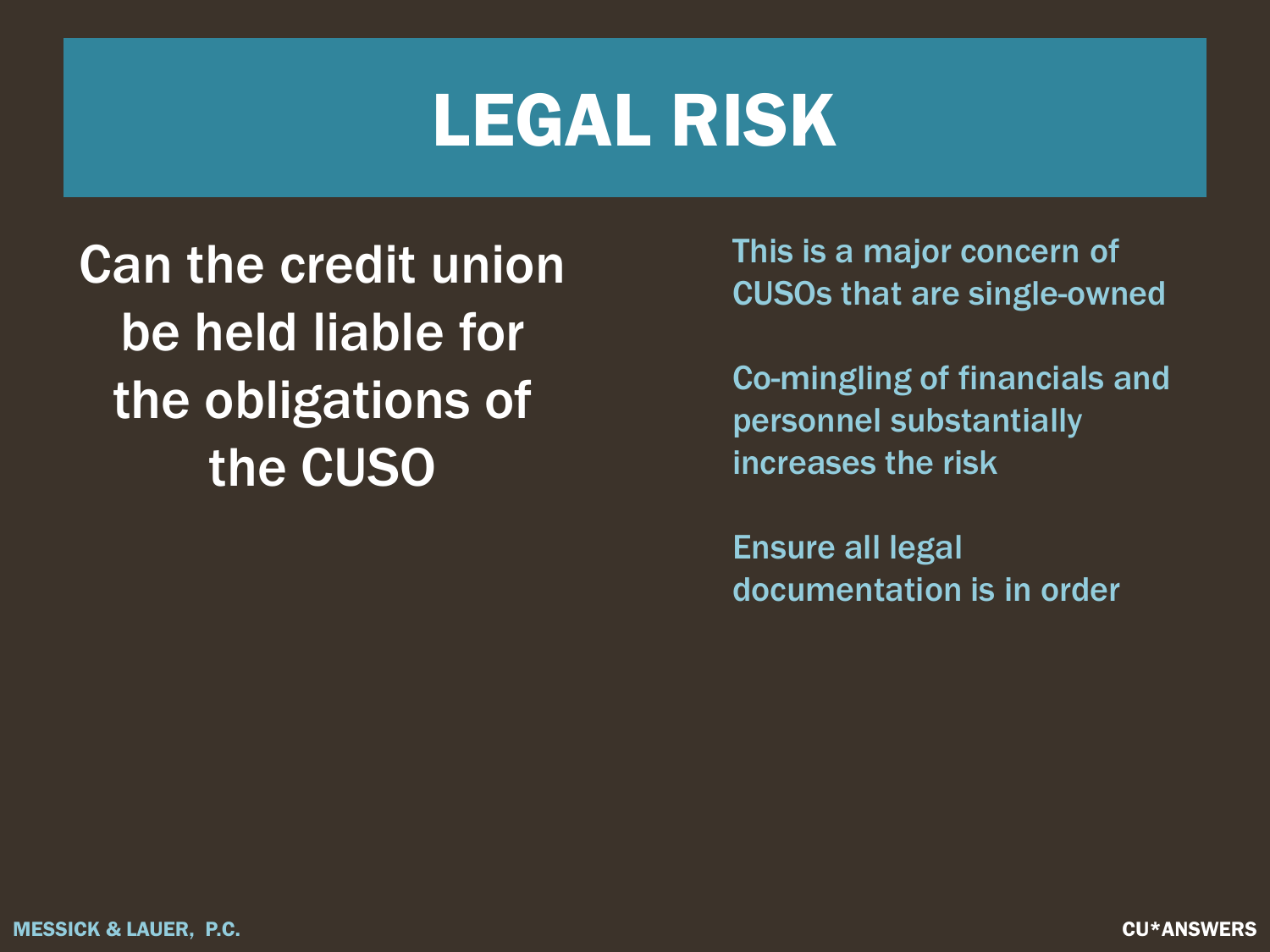## COMPLIANCE RISK

Ensure that the CUSO is following all state and federal regulations for the business engaged in

Can be difficult for CUSOs who operate in multiple states

Regulatory agencies from other states can and will participate in regulatory examinations

Review agreements to ensure that state and federal regulations are not violated

Very good idea for policies and procedures to reference regulations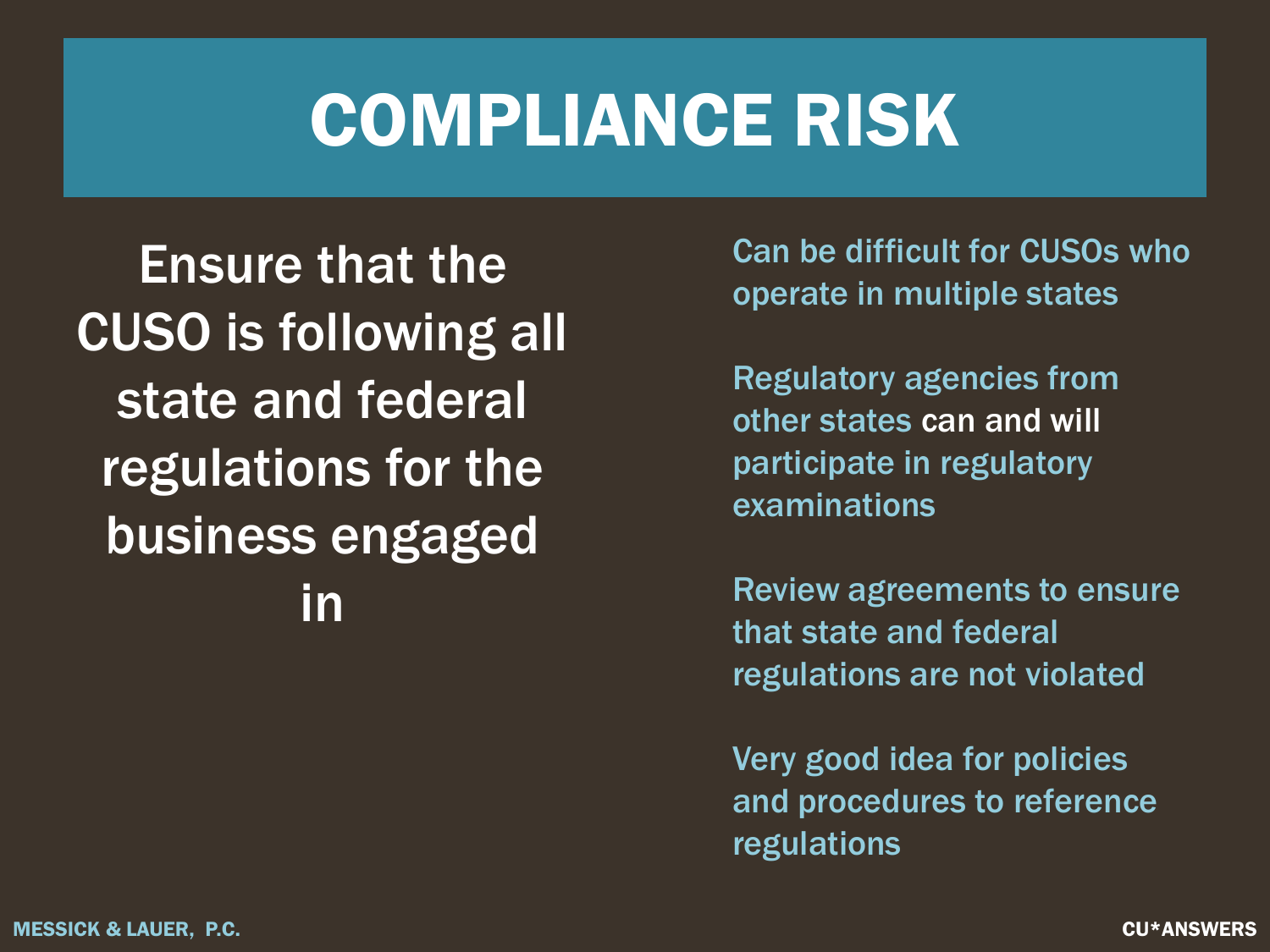#### PERFORMANCE RISK

What happens to the credit union if the CUSO is unable to perform obligations

Does the CUSO have a strong DR/BR program that is regularly tested

What remedies or alternatives does the CU or the members have

Is there an effective exit strategy for the credit union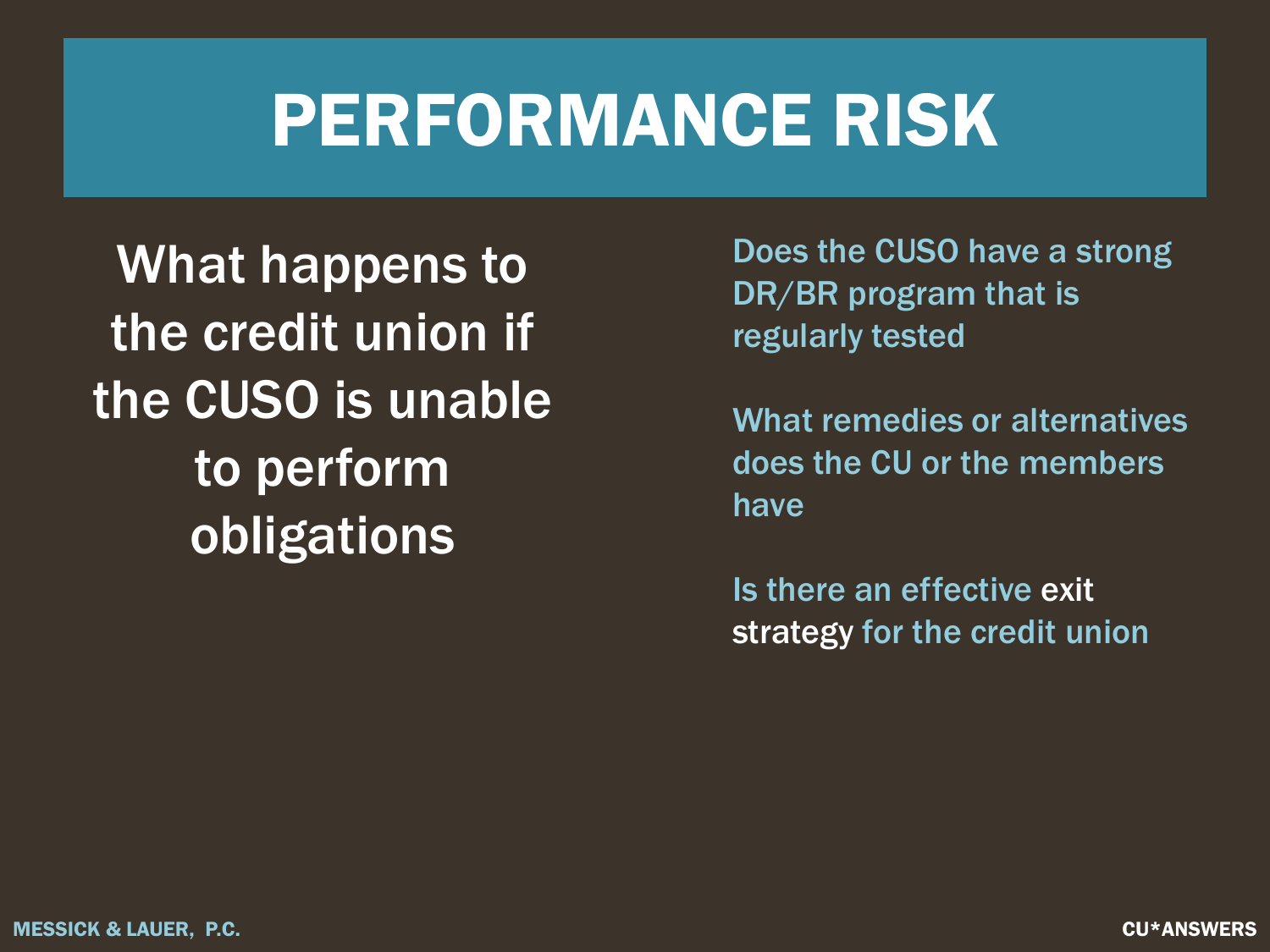#### BUSINESS RISK

Does the CUSO and the credit union understand where risk resides Is the risk understood by the credit union

Is the risk reflected in agreements and marketing materials

Will the CUSO story and the credit union story agree on due diligence and risk mitigation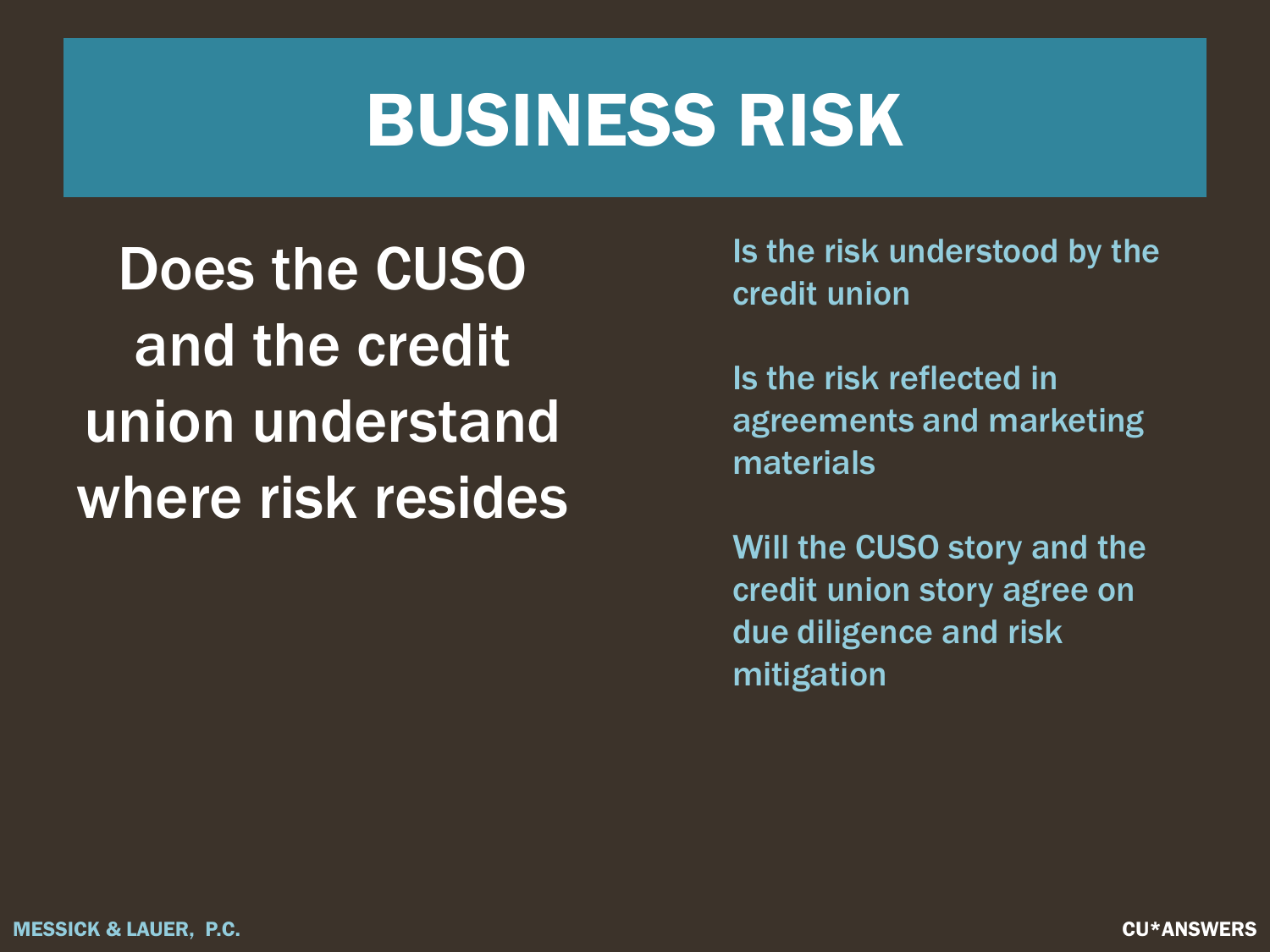## PREPERATION OF MATERIALS

Exams will likely have additional common elements

Expertise and reporting structure for staff

**Staff training** 

Analysis of marketing materials

Client billing procedures

Expense allocations between CU and CUSO

Strategic plans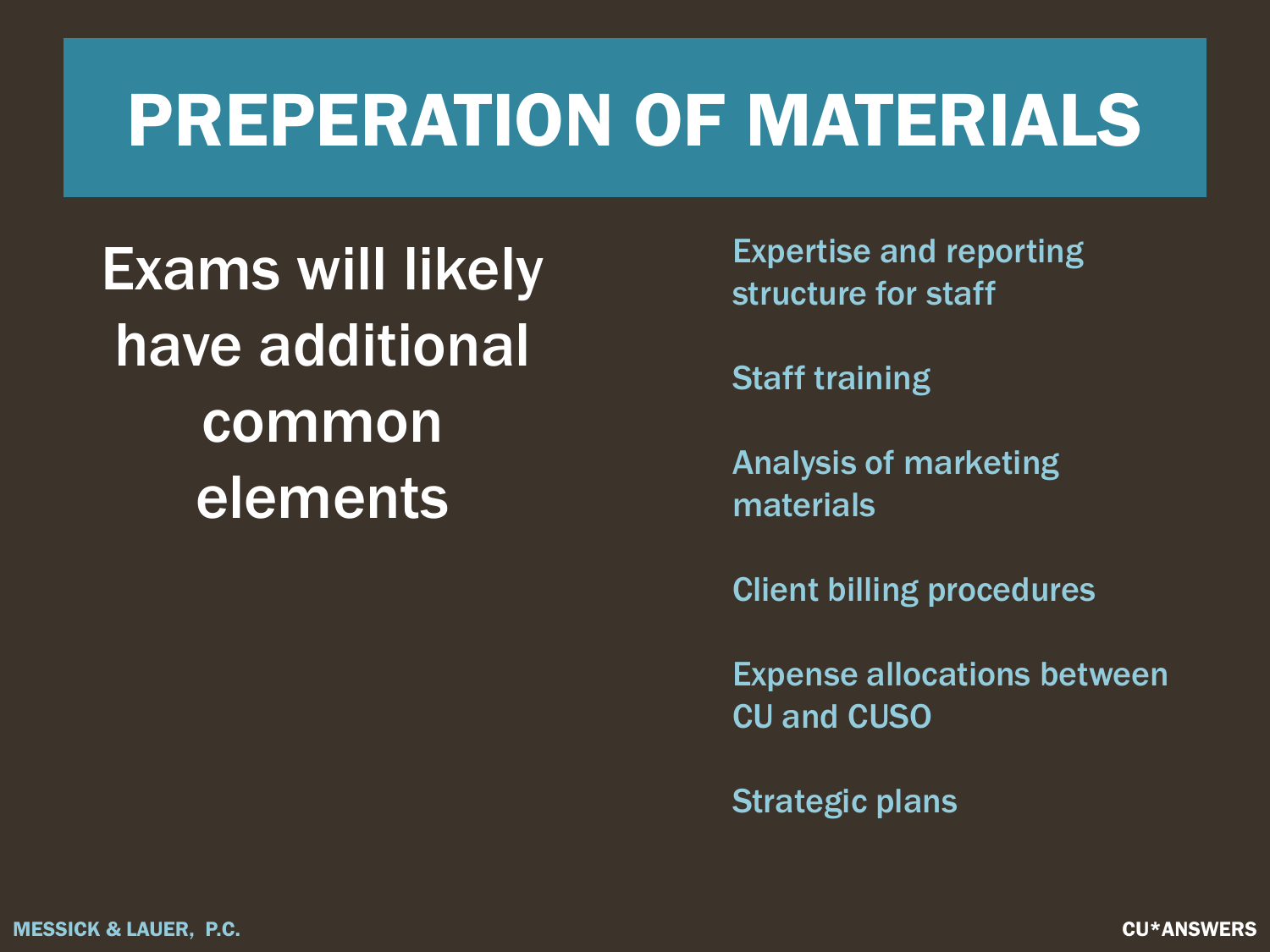# PART III: ADDITIONAL REGUALTORY CONCERNS FOR CUSOS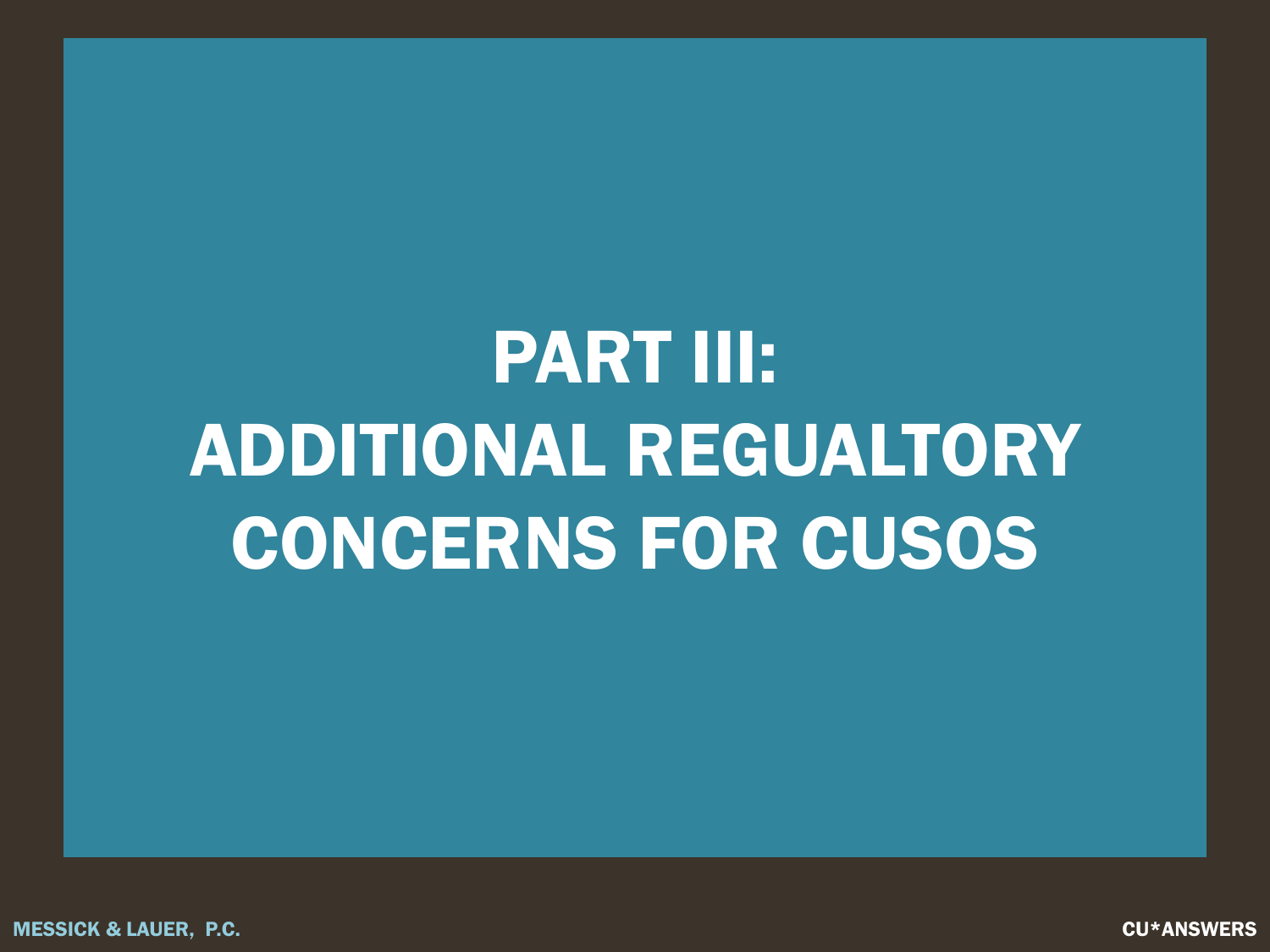## THE NEW PROPOSED RULE

NCUA wants to directly review CUSOs

NCUA wants direct authority of CUSOs

Starts with information gathering

Focusing on "risky" service offerings (lending and IT)

While not officially an examination it will look and feel like one

Coming in June! (Delayed Implementation)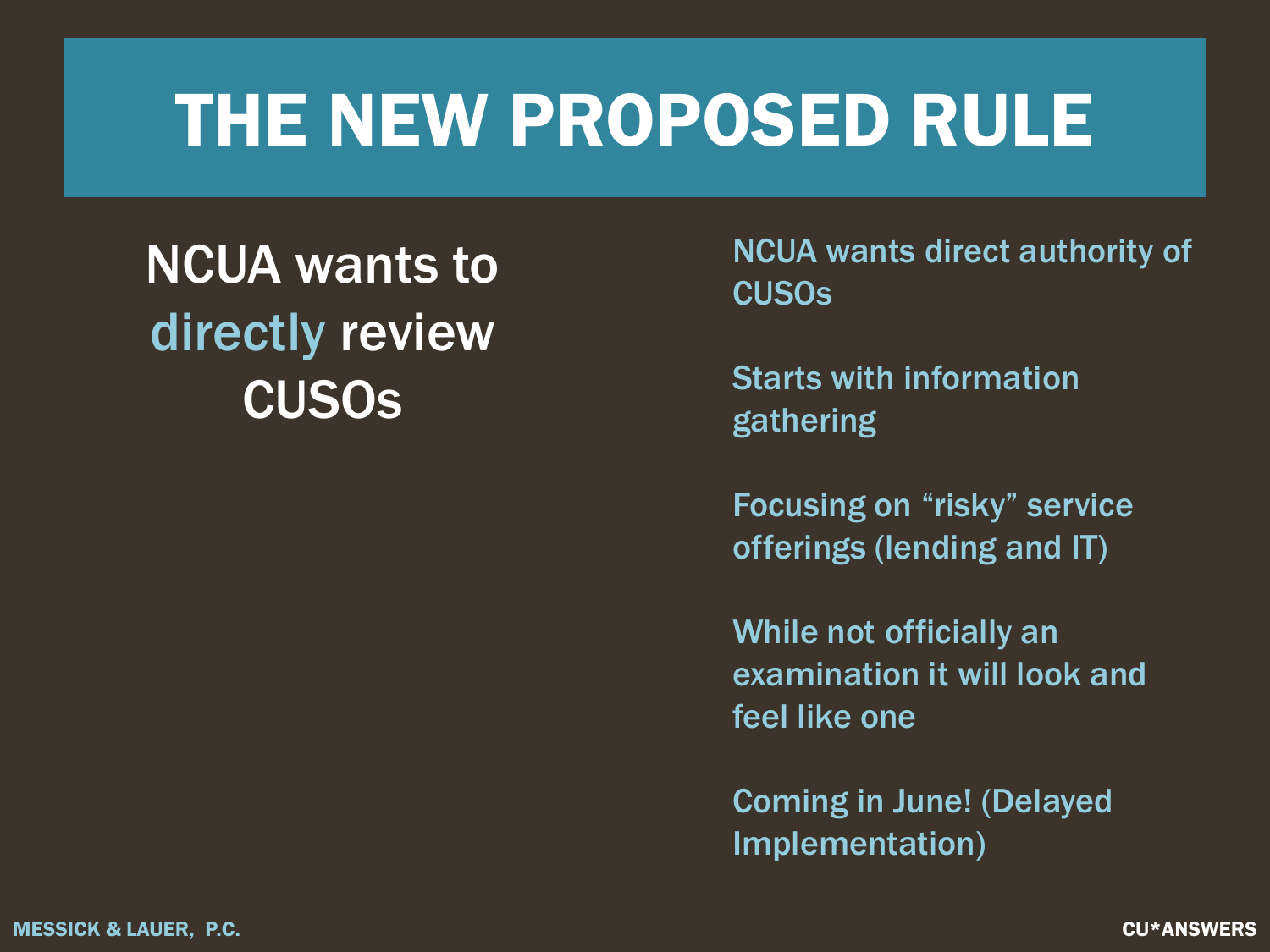## FUTURE EXAMINATIONS

Examiners will follow the FFIEC guidelines to conduct CUSO reviews

Other Agencies in FFIEC already examine vendors

NCUA has started tagging along on some exams

Plan to coordinate reviews across regions

CUSO management should demand exit interviews and the chance to address concerns

Review materials should not be made public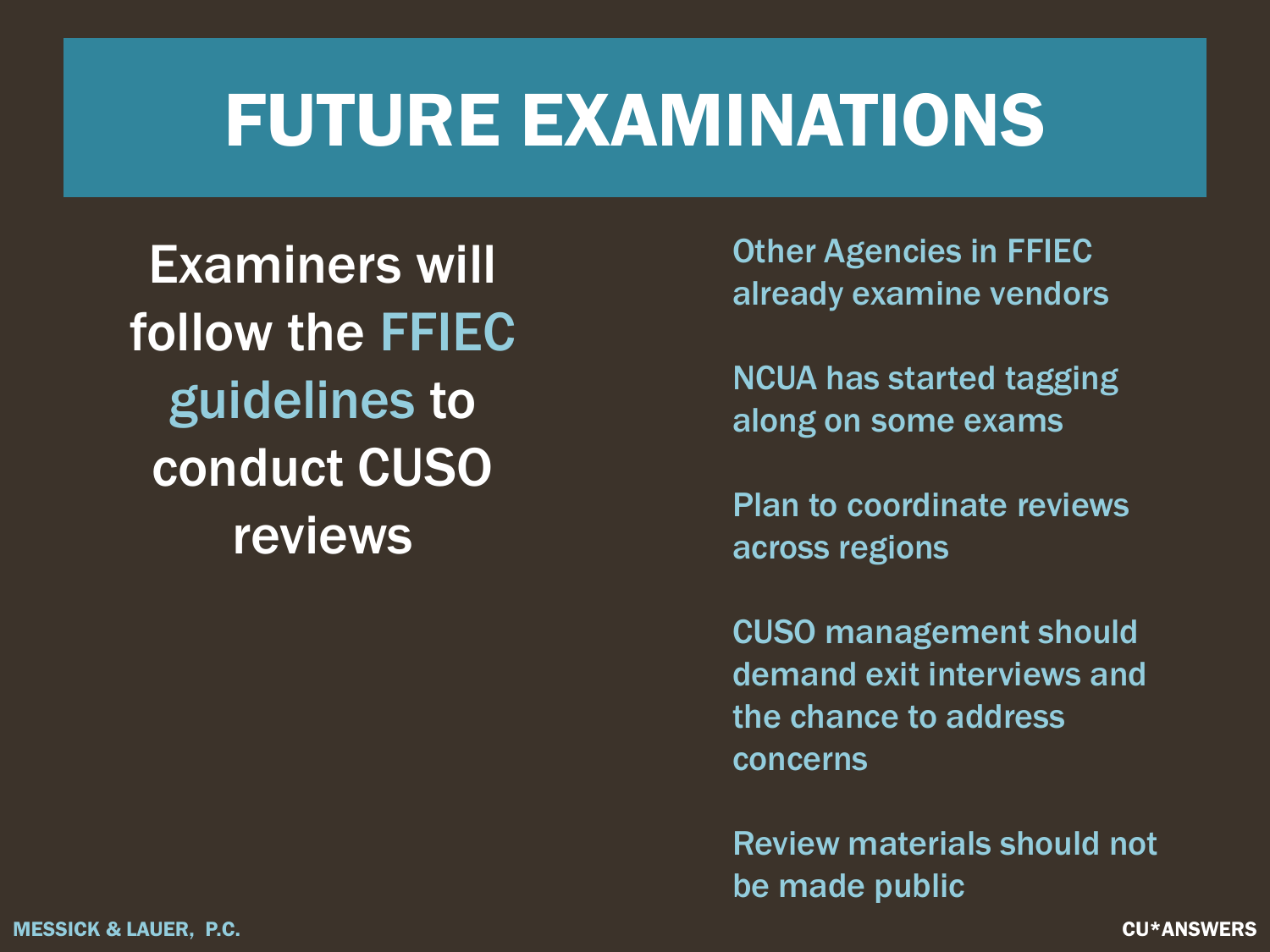#### FREEDOM OF INFORMATION ACT

#### Be careful what you share with the **NCUA**

Make sure that NCUA acknowledges that the information is protected as both a trade secret and for examination purposes

Review of the CUSO should be focused on the services being provided to client credit unions

Review should not include business plans and sales materials unless they directly relate to compliance issues